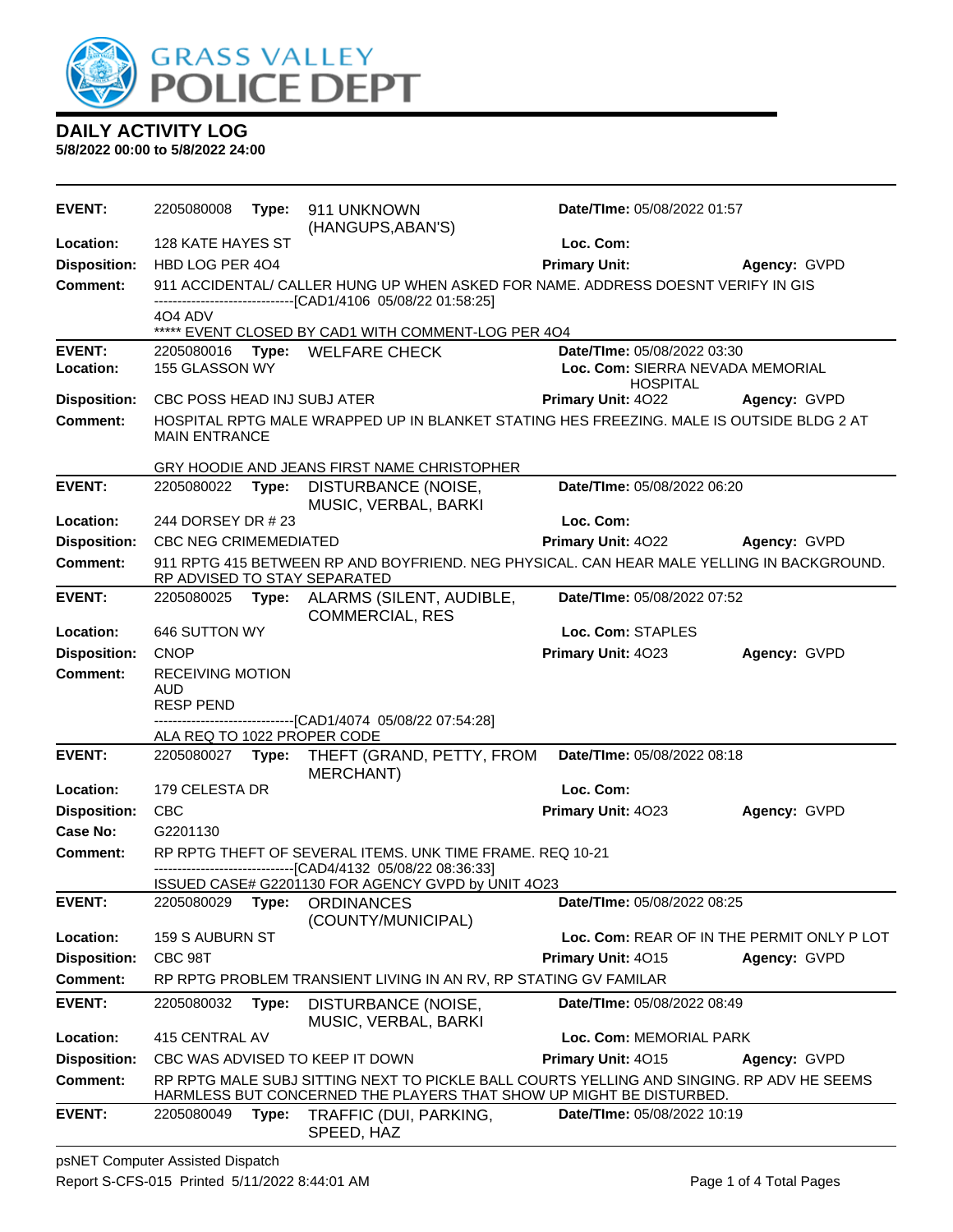

**5/8/2022 00:00 to 5/8/2022 24:00**

| Location:           | BRUNSWICK RD/49/20 RAMP                                                                                                                                                                                                                                                        |                                                                                                  |                                                                                                                                                                                                | Loc. Com: SBO                         |              |  |
|---------------------|--------------------------------------------------------------------------------------------------------------------------------------------------------------------------------------------------------------------------------------------------------------------------------|--------------------------------------------------------------------------------------------------|------------------------------------------------------------------------------------------------------------------------------------------------------------------------------------------------|---------------------------------------|--------------|--|
| <b>Disposition:</b> | <b>HBD</b>                                                                                                                                                                                                                                                                     |                                                                                                  |                                                                                                                                                                                                | <b>Primary Unit:</b>                  | Agency: GVPD |  |
| <b>Comment:</b>     |                                                                                                                                                                                                                                                                                | 911 MALE STANDING INBETWEEN THE HY AND THE ON RAMP/TRANSFER TO CHP<br>***** EVENT CLOSED BY CAD3 |                                                                                                                                                                                                |                                       |              |  |
| <b>EVENT:</b>       |                                                                                                                                                                                                                                                                                |                                                                                                  | 2205080050 Type: VEHICLE STOP                                                                                                                                                                  | Date/TIme: 05/08/2022 10:21           |              |  |
| Location:           | <b>BENNETT ST/BANK ST</b>                                                                                                                                                                                                                                                      |                                                                                                  |                                                                                                                                                                                                | Loc. Com:                             |              |  |
| <b>Disposition:</b> | <b>WA</b>                                                                                                                                                                                                                                                                      |                                                                                                  |                                                                                                                                                                                                | Primary Unit: 4023                    | Agency: GVPD |  |
| <b>Comment:</b>     | License: 8YXW521                                                                                                                                                                                                                                                               |                                                                                                  |                                                                                                                                                                                                |                                       |              |  |
|                     |                                                                                                                                                                                                                                                                                |                                                                                                  | ------------------------[CAD4/4132 05/08/22 10:29:55]<br>EVENT LOCATION CHANGED FROM BENNET/BANK                                                                                               |                                       |              |  |
| <b>EVENT:</b>       | 2205080051 Type: FIRE                                                                                                                                                                                                                                                          |                                                                                                  |                                                                                                                                                                                                | Date/TIme: 05/08/2022 10:22           |              |  |
| Location:           | 100 LIDSTER AV                                                                                                                                                                                                                                                                 |                                                                                                  |                                                                                                                                                                                                | Loc. Com:                             |              |  |
| <b>Disposition:</b> | <b>CBC</b>                                                                                                                                                                                                                                                                     |                                                                                                  |                                                                                                                                                                                                | Primary Unit: 4023                    | Agency: GVPD |  |
| <b>Comment:</b>     | 911 GAS LEAK/XFER TO CALFIRE                                                                                                                                                                                                                                                   |                                                                                                  |                                                                                                                                                                                                |                                       |              |  |
| <b>EVENT:</b>       | 2205080053 Type:                                                                                                                                                                                                                                                               |                                                                                                  | <b>EXTRA PATROL</b>                                                                                                                                                                            | Date/TIme: 05/08/2022 10:33           |              |  |
| Location:           | 400 SO CHURCH                                                                                                                                                                                                                                                                  |                                                                                                  |                                                                                                                                                                                                | Loc. Com:                             |              |  |
| <b>Disposition:</b> |                                                                                                                                                                                                                                                                                |                                                                                                  |                                                                                                                                                                                                | Primary Unit: 4S3                     | Agency: GVPD |  |
| <b>Comment:</b>     |                                                                                                                                                                                                                                                                                |                                                                                                  | CHURCH SERVICES. C4 UNLESS OTHERWISE NOTIFIED                                                                                                                                                  |                                       |              |  |
| <b>EVENT:</b>       | 2205080055                                                                                                                                                                                                                                                                     | Type:                                                                                            | 911 UNKNOWN<br>(HANGUPS, ABAN'S)                                                                                                                                                               | Date/TIme: 05/08/2022 11:05           |              |  |
| Location:           | 123 RACE ST                                                                                                                                                                                                                                                                    |                                                                                                  |                                                                                                                                                                                                | Loc. Com:                             |              |  |
| <b>Disposition:</b> | <b>HBD</b>                                                                                                                                                                                                                                                                     |                                                                                                  |                                                                                                                                                                                                | <b>Primary Unit:</b>                  | Agency: GVPD |  |
| Comment:            | <b>911 ABAN</b>                                                                                                                                                                                                                                                                |                                                                                                  |                                                                                                                                                                                                |                                       |              |  |
|                     |                                                                                                                                                                                                                                                                                |                                                                                                  | --------------------------[CAD1/4074_05/08/22 11:06:21]<br>EVENT LOCATION CHANGED FROM LAT: 39.21920100 LONG: -121.052352 GRASS VALLEY                                                         |                                       |              |  |
|                     | ON CB C4, ACCIDENTAL<br>***** EVENT CLOSED BY CAD1                                                                                                                                                                                                                             |                                                                                                  | ------------------------------[CAD1/4074 05/08/22 11:06:27]                                                                                                                                    |                                       |              |  |
| <b>EVENT:</b>       | 2205080059                                                                                                                                                                                                                                                                     |                                                                                                  | Type: RESTRAINING ORDERS (TRO,<br>OAH, CUSTODY, C                                                                                                                                              | Date/TIme: 05/08/2022 11:30           |              |  |
| Location:           | 616 SUTTON WY                                                                                                                                                                                                                                                                  |                                                                                                  |                                                                                                                                                                                                | Loc. Com: GRASS VALLEY GROCERY OUTLET |              |  |
| <b>Disposition:</b> |                                                                                                                                                                                                                                                                                |                                                                                                  | CBC ALL PARTIES ARE CONTACTED                                                                                                                                                                  | <b>Primary Unit: 4023</b>             | Agency: GVPD |  |
| <b>Comment:</b>     |                                                                                                                                                                                                                                                                                |                                                                                                  | 911 RPTG R/O VIOLATION AT LISTED 1 HOUR AGO. REQ 10-21                                                                                                                                         |                                       |              |  |
| <b>EVENT:</b>       | 2205080061                                                                                                                                                                                                                                                                     | Type:                                                                                            | SUSPICIOUS CIRCUMSTANCE<br>(VEHICLE, PERSON                                                                                                                                                    | Date/TIme: 05/08/2022 11:47           |              |  |
| Location:           | 428 BRUNSWICK RD<br>Loc. Com: CHASE 530 477 0470                                                                                                                                                                                                                               |                                                                                                  |                                                                                                                                                                                                |                                       |              |  |
| <b>Disposition:</b> | CBC                                                                                                                                                                                                                                                                            |                                                                                                  |                                                                                                                                                                                                | <b>Primary Unit: 4015</b>             | Agency: GVPD |  |
| Comment:            | RP RPTG MALE TRANSIENT IN THE AREA TALKING TO HIMSELF. SUBJ NOW LAYING IN THE PARKING LOT<br>WITH CIGARETTE DANGLING OUT OF HIS MOUTH. SUBJ COULD GET HIT.<br>WMA 40'S BUZZED HEAD LSW BLU SKI PANTS BLK SHOES WITH PANTS TUCKED INTO SOCKS, LRGE<br>BACKPACK AND SLEEPING BAG |                                                                                                  |                                                                                                                                                                                                |                                       |              |  |
|                     |                                                                                                                                                                                                                                                                                |                                                                                                  |                                                                                                                                                                                                |                                       |              |  |
| <b>EVENT:</b>       | 2205080067 Type:                                                                                                                                                                                                                                                               |                                                                                                  | DISTURBANCE (NOISE,<br>MUSIC, VERBAL, BARKI                                                                                                                                                    | Date/TIme: 05/08/2022 12:18           |              |  |
| Location:           | 368 SUTTON WY #1                                                                                                                                                                                                                                                               |                                                                                                  |                                                                                                                                                                                                | Loc. Com:                             |              |  |
| <b>Disposition:</b> |                                                                                                                                                                                                                                                                                |                                                                                                  |                                                                                                                                                                                                | Primary Unit: 4023                    | Agency: GVPD |  |
| <b>Comment:</b>     |                                                                                                                                                                                                                                                                                |                                                                                                  | 911 CALLER'S SON IS HAVING A MH ISSUE, TRASHING HIS ROOM, SON DOESN'T HAVE ACCESS TO<br>WEAPONS. NOT UNDER THE INFLUENCE OF H&S, OR ALCHL.<br>-----------------------[4O23/MDT 05/08/22 12:45] |                                       |              |  |
|                     |                                                                                                                                                                                                                                                                                |                                                                                                  | SUBJECT IS C4. NEG MED ATTN. CBC                                                                                                                                                               |                                       |              |  |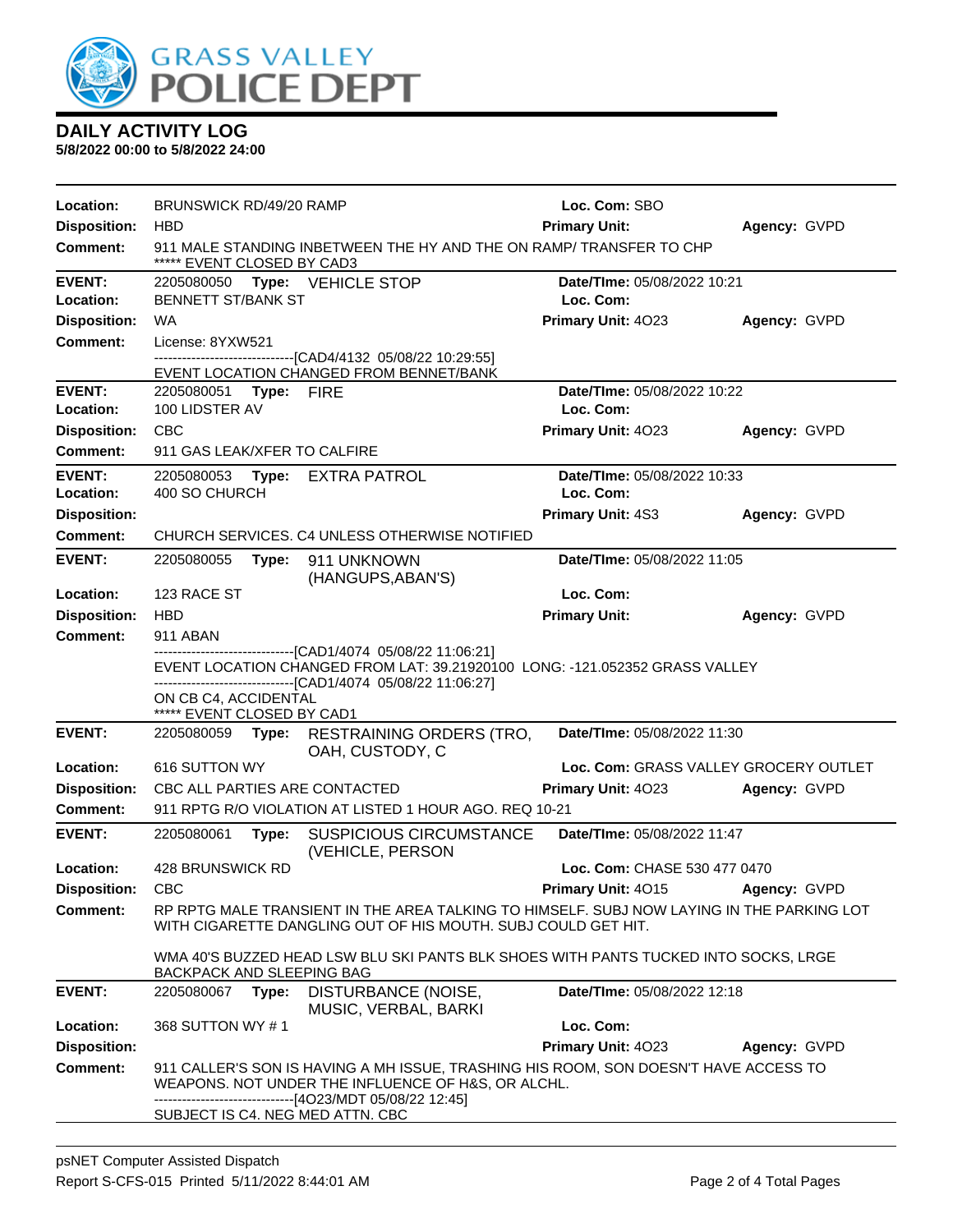

**5/8/2022 00:00 to 5/8/2022 24:00**

| <b>EVENT:</b>                          | 2205080074                                                                                                                                                                                                                                                                                         | Date/TIme: 05/08/2022 13:46<br>Type: TRAFFIC (DUI, PARKING,<br>SPEED, HAZ |                                                              |                                                                  |                             |  |
|----------------------------------------|----------------------------------------------------------------------------------------------------------------------------------------------------------------------------------------------------------------------------------------------------------------------------------------------------|---------------------------------------------------------------------------|--------------------------------------------------------------|------------------------------------------------------------------|-----------------------------|--|
| Location:                              |                                                                                                                                                                                                                                                                                                    |                                                                           | 49/20 RAMP STATE/BRUNSWICK RD                                | Loc. Com: #3 LANE                                                |                             |  |
| <b>Disposition:</b>                    | <b>HBD</b>                                                                                                                                                                                                                                                                                         |                                                                           |                                                              | <b>Primary Unit:</b>                                             | Agency: GVPD                |  |
| <b>Comment:</b>                        | ***** EVENT CLOSED BY CAD3                                                                                                                                                                                                                                                                         |                                                                           | 911 CALLER RPT RUG IN THE ROADWAY, XRED TO CHP.              |                                                                  |                             |  |
| <b>EVENT:</b>                          |                                                                                                                                                                                                                                                                                                    |                                                                           |                                                              | Date/TIme: 05/08/2022 13:56                                      |                             |  |
| Location:                              |                                                                                                                                                                                                                                                                                                    |                                                                           | (HANGUPS, ABAN'S)<br>LAT: 39.21718400 LONG: -121.062973      | Loc. Com:                                                        |                             |  |
| <b>Disposition:</b>                    | <b>HBD</b>                                                                                                                                                                                                                                                                                         |                                                                           |                                                              | <b>Primary Unit:</b>                                             | Agency: GVPD                |  |
| Comment:                               | 911 ABAN                                                                                                                                                                                                                                                                                           |                                                                           |                                                              |                                                                  |                             |  |
|                                        |                                                                                                                                                                                                                                                                                                    |                                                                           |                                                              |                                                                  |                             |  |
|                                        | VM LEFT ON CB<br>***** EVENT CLOSED BY CAD1                                                                                                                                                                                                                                                        |                                                                           |                                                              |                                                                  |                             |  |
| <b>EVENT:</b>                          |                                                                                                                                                                                                                                                                                                    |                                                                           | 2205080080 Type: 911 UNKNOWN<br>(HANGUPS, ABAN'S)            | Date/TIme: 05/08/2022 14:19                                      |                             |  |
| Location:                              | 316 OLYMPIA PARK RD                                                                                                                                                                                                                                                                                |                                                                           |                                                              | Loc. Com: THE BRUNSWICK INN                                      |                             |  |
| <b>Disposition:</b>                    | <b>HBD</b>                                                                                                                                                                                                                                                                                         |                                                                           |                                                              | <b>Primary Unit:</b>                                             | Agency: GVPD                |  |
| <b>Comment:</b>                        | ***** EVENT CLOSED BY CAD1                                                                                                                                                                                                                                                                         |                                                                           | ACCIDENTAL CALLER, WAS ATTEMPTING 411.                       |                                                                  |                             |  |
| <b>EVENT:</b>                          | 2205080088                                                                                                                                                                                                                                                                                         |                                                                           | Type: TRAFFIC ACCIDENT                                       |                                                                  | Date/TIme: 05/08/2022 14:50 |  |
| Location:                              | 109 OLYMPIA PARK RD                                                                                                                                                                                                                                                                                |                                                                           |                                                              | Loc. Com: TACO BELL 530 477 8163                                 |                             |  |
| <b>Disposition:</b>                    | <b>RPT INFO EXCHANGE</b>                                                                                                                                                                                                                                                                           |                                                                           |                                                              | Primary Unit: 4023                                               | Agency: GVPD                |  |
| <b>Case No:</b>                        | G2201131                                                                                                                                                                                                                                                                                           |                                                                           |                                                              |                                                                  |                             |  |
| Comment:                               | 911 CALLER RPT A VEH CRASH, NEG INJURY, 2 VEHS TOTAL; BLUE HONDA ACCORD, BROWN FORD 150.<br>------------------------------[CAD1/4074 05/08/22 15:12:01]<br>ISSUED CASE# G2201131 FOR AGENCY GVPD by UNIT 4O23                                                                                      |                                                                           |                                                              |                                                                  |                             |  |
| <b>EVENT:</b>                          |                                                                                                                                                                                                                                                                                                    |                                                                           | 2205080110 Type: DISTURBANCE (NOISE,                         | Date/TIme: 05/08/2022 17:30                                      |                             |  |
|                                        |                                                                                                                                                                                                                                                                                                    |                                                                           | MUSIC, VERBAL, BARKI                                         |                                                                  |                             |  |
| Location:                              | 368 SUTTON WY #1                                                                                                                                                                                                                                                                                   |                                                                           |                                                              | Loc. Com:                                                        |                             |  |
| <b>Disposition:</b>                    | CBC SUBJ C4                                                                                                                                                                                                                                                                                        |                                                                           |                                                              | Primary Unit: 4023                                               | Agency: GVPD                |  |
| <b>Comment:</b>                        | 911 RPTG HER AUTISTIC SON IS HAVING A MELTDOWN, RP HAS HIM CONTAINED IN HIS ROOM<br>--------------------------------[CAD3/3980 05/08/22 17:31:46]                                                                                                                                                  |                                                                           |                                                              |                                                                  |                             |  |
|                                        | 1039 CALFIRE                                                                                                                                                                                                                                                                                       |                                                                           |                                                              |                                                                  |                             |  |
|                                        | 10-39 CALFIRE CLR TO ENTER                                                                                                                                                                                                                                                                         |                                                                           | -------------------------[CAD2/3675 05/08/22 17:39:25]       |                                                                  |                             |  |
| <b>EVENT:</b>                          | 2205080114                                                                                                                                                                                                                                                                                         |                                                                           | Type: TRESPASS                                               | Date/TIme: 05/08/2022 17:39                                      |                             |  |
| Location:                              | 565 BRUNSWICK RD # 2                                                                                                                                                                                                                                                                               |                                                                           |                                                              | Loc. Com: EAST BRUNSWICK                                         |                             |  |
| <b>Disposition:</b>                    | <b>WA 98T</b>                                                                                                                                                                                                                                                                                      |                                                                           |                                                              | Primary Unit: 4K19                                               | Agency: GVPD                |  |
| <b>Comment:</b>                        | 911 CHP TRANSFER / RPTG 1 SUBJ SEEN ON VIDEO ON THE SIDE OF THE RW POSS DOING DRUGS. UNK<br>DESC OTHER THEN LAYING ON THE GROUND AROUND TRASH                                                                                                                                                      |                                                                           |                                                              |                                                                  |                             |  |
|                                        | 4S3 ADV                                                                                                                                                                                                                                                                                            |                                                                           | -------------------------------[CAD1/4074 05/08/22 17:40:52] |                                                                  |                             |  |
|                                        |                                                                                                                                                                                                                                                                                                    |                                                                           | -------------------------------[CAD1/4074 05/08/22 17:41:40] |                                                                  |                             |  |
|                                        | PER 4S3 PEND FOR 4O23                                                                                                                                                                                                                                                                              |                                                                           |                                                              |                                                                  |                             |  |
| <b>EVENT:</b><br>Location:             | 680 BRIGHTON ST                                                                                                                                                                                                                                                                                    |                                                                           | 2205080116 Type: ALL OTHERS                                  | Date/TIme: 05/08/2022 17:43<br>Loc. Com: WHISPERING PINES CHURCH |                             |  |
|                                        | <b>CBC</b>                                                                                                                                                                                                                                                                                         |                                                                           |                                                              | Primary Unit: 4015                                               |                             |  |
| <b>Disposition:</b><br><b>Comment:</b> |                                                                                                                                                                                                                                                                                                    |                                                                           |                                                              |                                                                  | Agency: GVPD                |  |
|                                        | RP RPT'G THE SAME SUBJ WHO WAS ON THE PROPERTY WAS JUST THERE, SMOKING AND USING THEIR<br>POWER. SUBJ NOT CURRENTLY THERE LAST SEEN TWRDS PENSTOCK. WMA 50YRS LSW RED BEANIE,<br>GRUNGY HOODIE, BLK TRASH BAG. ONGOING ISSUES AND RP DOES NOT WANT HIM TO RETURN WHEN<br>HER YOUTH GROUP IS THERE. |                                                                           |                                                              |                                                                  |                             |  |